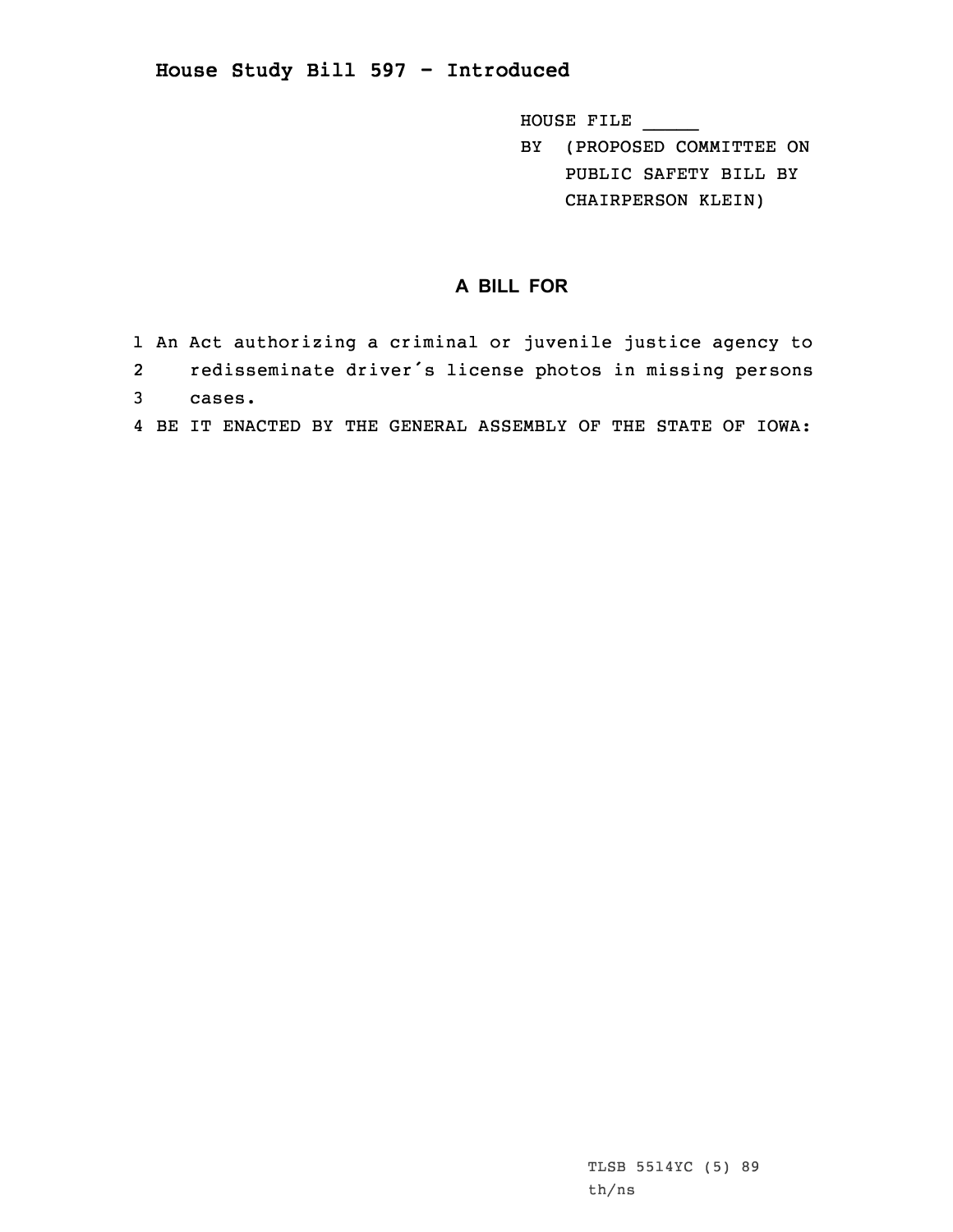1 Section 1. Section 692.3, Code 2022, is amended to read as 2 follows:

 **692.3 Redissemination of arrest data and other information.** 4 1. <sup>A</sup> criminal or juvenile justice agency may redisseminate arrest data, and the name, photograph, physical description, and other identifying information, concerning <sup>a</sup> person who is wanted or being sought if <sup>a</sup> warrant for the arrest of that person has been issued. Information relating to any threat the 9 person may pose to the public may also be redisseminated. The information may be redisseminated through any written, audio, or visual means utilized by <sup>a</sup> criminal or juvenile justice 12 <del>agency.</del> Any redissemination of information pursuant to this 13 section subsection shall also include the statement provided in section 692.2, subsection 1, paragraph *"b"*, subparagraph (5). 2. <sup>A</sup> criminal or juvenile justice agency may redisseminate personal information that is in the form of <sup>a</sup> person's photograph or digital image or <sup>a</sup> digital reproduction of <sup>a</sup> person's photograph obtained from the department of transportation in accordance with section 321.11 of any of the following persons: 21 *a.* <sup>A</sup> missing person, as defined in section 694.1. 22 *b.* <sup>A</sup> person identified in <sup>a</sup> missing person report involving an unemancipated minor and there are reasonable grounds to suspect that the person is involved with the minor's disappearance. 3. The information described in this section may be redisseminated through any written, audio, or visual means utilized by <sup>a</sup> criminal or juvenile justice agency. EXPLANATION **The inclusion of this explanation does not constitute agreement with the explanation's substance by the members of the general assembly.** Under current law, the department of transportation (DOT) is prohibited from releasing personal information that is in the form of <sup>a</sup> person's photograph or digital image or <sup>a</sup> digital reproduction of <sup>a</sup> person's photograph. However, the

-1-

LSB 5514YC (5) 89  $th/ns$   $1/2$